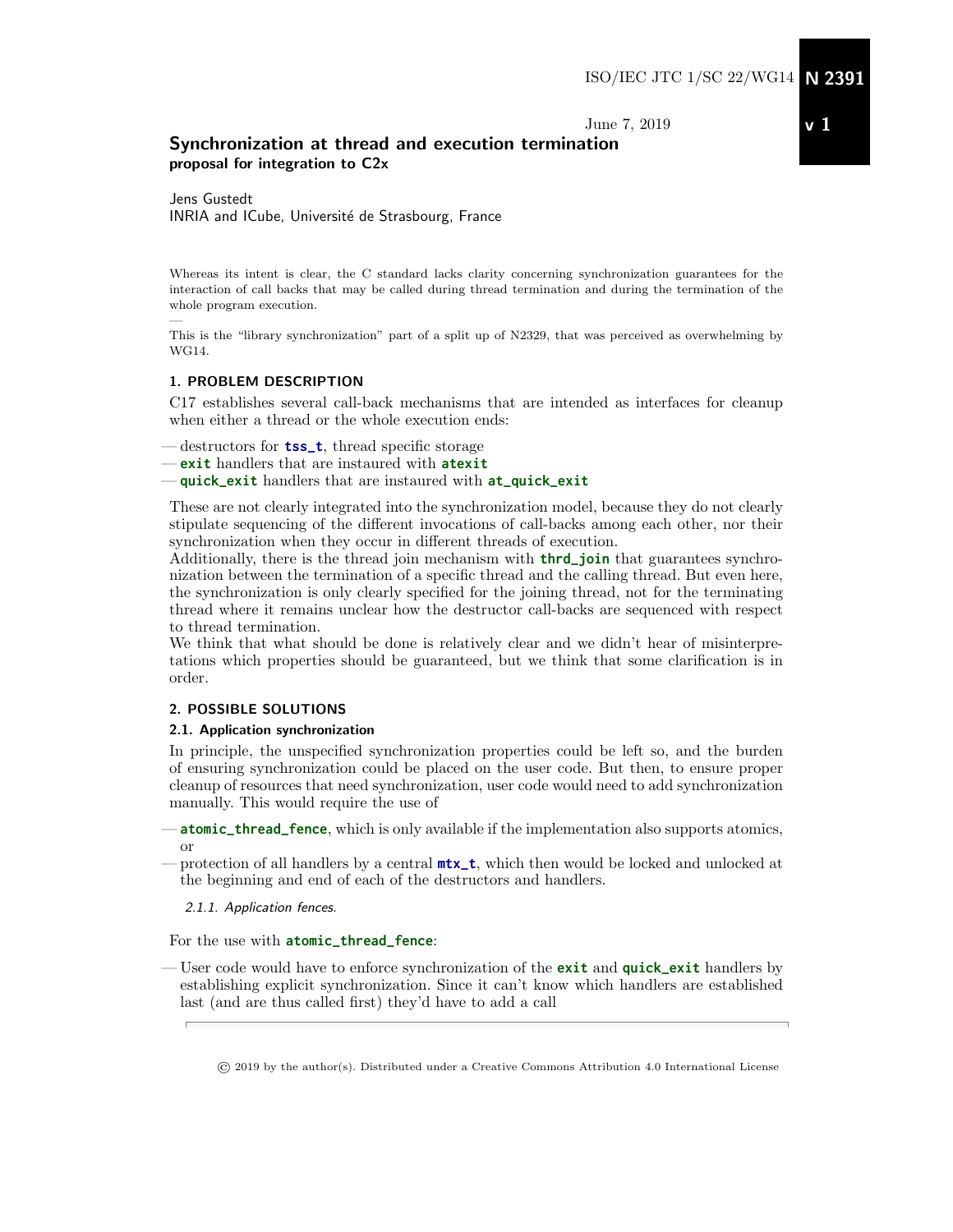**atomic\_thread\_fence** ( **memory\_order\_acquire** ) ;

At the beginning of each such a handler. When supposing that the current text guarantees that the invocation of the handlers is sequenced, they would not have to add synchronization to the end of the handlers.

— Synchronizing the **tss\_t** destructors would necessitate similar acquire fences at the beginning of each destructor, but also release fences at the end. Because the order of destructor invocations is not fixed users can't neither know which of the destructors is called first, nor which is called last.

Besides that these strategies build on the presence of **atomic\_thread\_fence**, they are tedious and error prone. Subtle synchronization errors could render programming of applications with many threads difficult and insecure.

2.1.2. Application mutex.

For the use with **mtx\_t** the user would have to guarantee that all thread termination and all execution of handlers is synchronized through the same mutex. This can  $e.g$  be achieved by first establishing a dummy handler and a dummy destructor:

```
extern mtx_t sync_mtx; \frac{1}{2} // Global synchronization utility.<br>
extern tss_t sync_tss; \frac{1}{2} // Dummy key to enforce call to lo
                                       // Dummy key to enforce call to lock function.
extern once_flag sync_once_flag ; // To ensure proper intialization
// Internal functions
extern void sync_last ( void ) ;
extern void* sync_dtor (void* p);
extern void sync_once ( void ) ;
// API
inline void sync_lock ( void ) { mtx_lock (& sync_mtx ) ; }
inline void sync_unlock ( void ) { mtx_unlock (& sync_mtx ) ; }
inline void sync_initializer ( void ) {
  call_once (& sync_once_flag , sync_once ) ;
  tss_set ( sync_tss , malloc (1) ) ;
}
// ***************** implementation ********************************
void sync_last ( void ) {
  sync_lock () ;
  sync_unlock () ;
  mtx_destroy (& sync_mtx ) ;
  tss_delete ( sync_tss ) ;
}
void * sync_dtor ( void * p) {
  sync_lock () ;
  free (p) ;
  sync_unlock () ;
  return 0;
}
void sync_once ( void ) {
  mtx_init (& sync_mtx , mtx_plain ) ;
  tss_create (& sync_tss , sync_dtor ) ;
  atexit ( sync_last ) ;
  at_quick_exit ( sync_last ) ;
}
```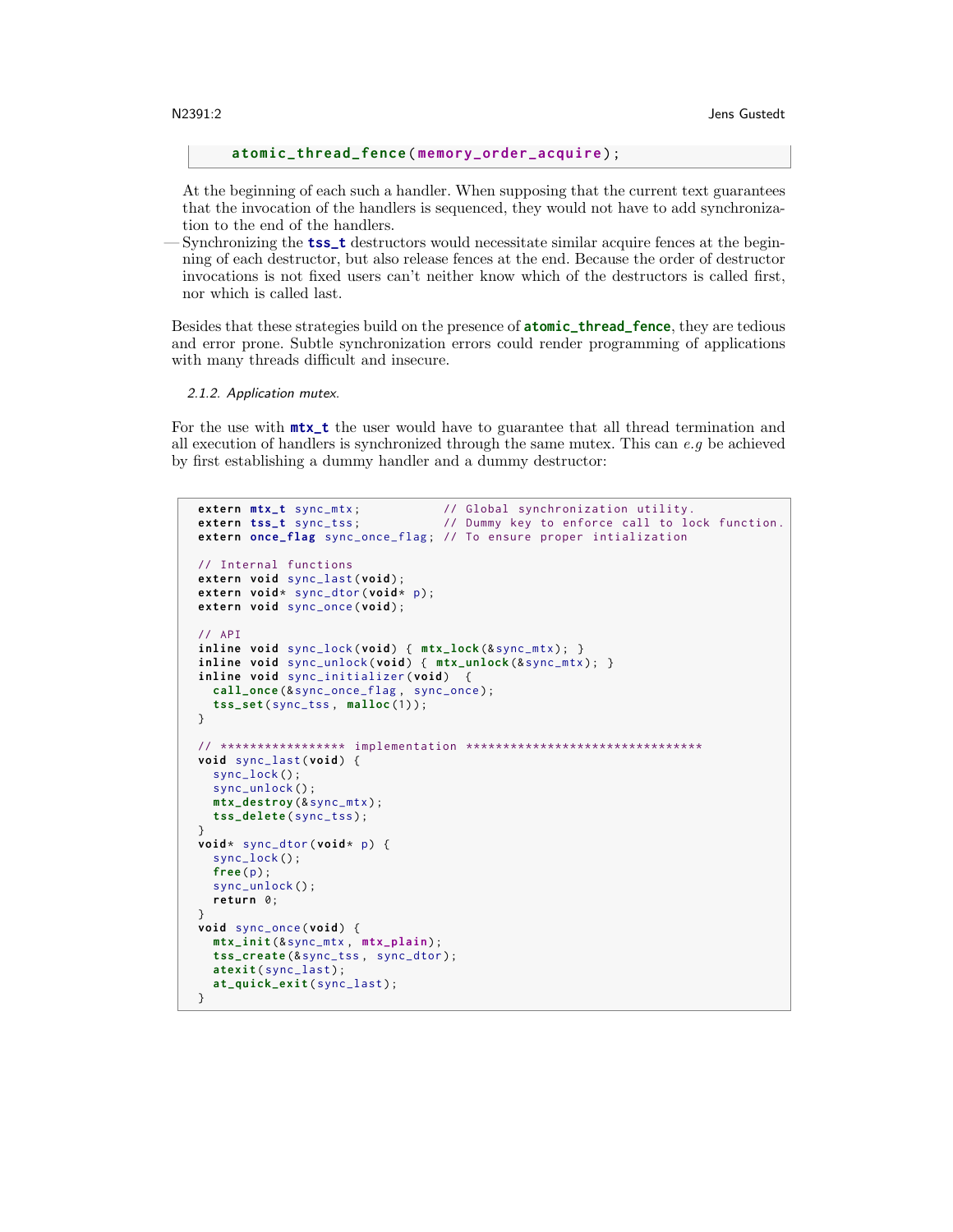Synchronization at thread and execution termination  $N2391:3$ 

and then to call sync\_initializer() at the start of each user thread function and to protect each user destructor and each user handler by a pair of calls sync\_lock() and sync\_unlock().

This approach is at least as tedious as the approach with fences above. In addition it has the disadvantage of serializing all destructor calls, even when they are issued for concurrent threads.

#### 2.2. Implementation based solutions

On the other hand, requiring synchronization from the implementation is not much of a burden. Since they know when they call the handlers it is easy for them to add one fence or lock-pair before each of the start and after the end of the call-back procedures.

Because we also think that implementations do something along these veins anyhow, we suggest to go for an implementation based solution.

#### 3. SUGGESTED CHANGES

To make sense for these call-back mechanisms as automatic cleanup procedures, it seems clear that we should require that all call-back invocations should synchronize among each other and with thread and execution termination.

- A destructor should synchronize with the termination of the thread function of the thread for which it is called. Since this concerns only one thread, we just have to insist on proper sequencing between the invocations. Currently the text only talks about an unspecified "order" for these destructor invocations. We propose to use the appropriate terminology and to require that they are "indeterminally sequenced". See 7.26.5.5 p2.
- Call-back invocations at the end of program execution (**exit** or **quick\_exit**) should synchronize with all threads that have been properly terminated (**thrd\_exit** or equivalently **return**) and should be sequenced with respect to each other. We introduce two new paragraphs for each of the two functions, 7.22.4.4 p4 and 7.22.4.7 p4.
- The end of the cleanup mechanism for a particular thread should synchronize with the cleanup mechanism for the whole program execution. See 7.26.5.5  $p_4$  plus footnote.

#### 4. IMPACT

The proposed changes are such that they should have no immediate impact on user code or change implementations.

In the very unlikely case that an implementation does not guarantee proper synchronization for the call-backs, yet, they would have to add a modest number of fences surrounding their call-back loops.

#### Appendix: diffmarks for the proposed changes

Following are those pages that contain diffmarks for the proposed changed against C2x. The procedure is not perfect, in particular there may be changes inside code blocks that are not visible.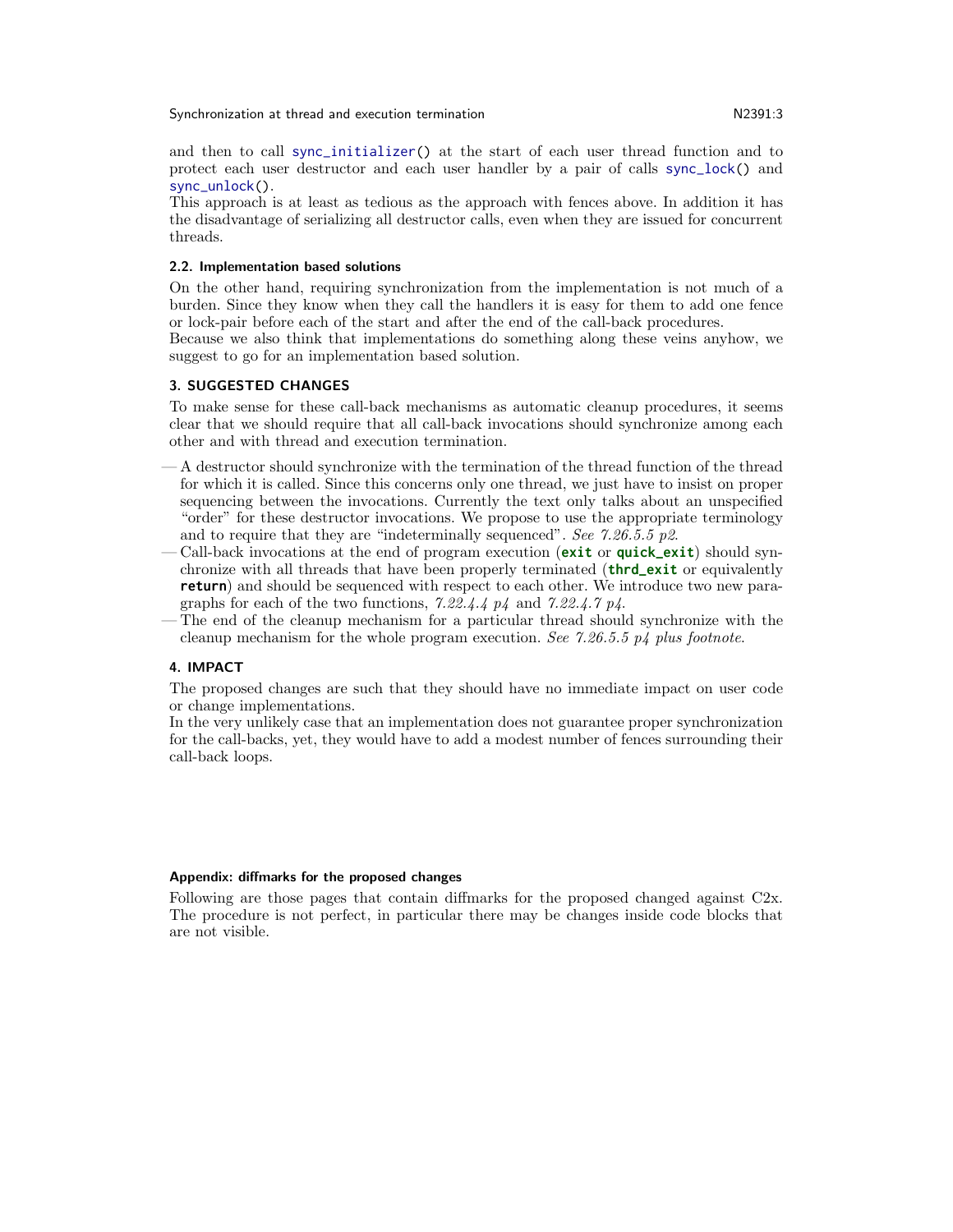#### **Synopsis**

```
1 #include <stdlib.h>
          int at_quick_exit(void (*func)(void));
```
## **Description**

<sup>2</sup> The **at\_quick\_exit** function registers the function pointed to by func, to be called without arguments should **quick\_exit** be called.323) It is unspecified whether a call to the **at\_quick\_exit** function that does not happen before the **quick\_exit** function is called will succeed.

## **Environmental limits**

3 The implementation shall support the registration of at least 32 functions.

#### **Returns**

<sup>4</sup> The **at\_quick\_exit** function returns zero if the registration succeeds, nonzero if it fails.

**Forward references:** the **quick\_exit** function (7.22.4.7).

# **7.22.4.4 The exit function**

## **Synopsis**

| $\#$ include $\le$ stdlib.h>        |  |
|-------------------------------------|--|
| $M$ Noreturn void exit(int status): |  |

#### **Description**

- 2 The **exit** function causes normal program termination to occur. No functions registered by the **at\_quick\_exit** function are called. If a program calls the **exit** function more than once, or calls the **quick\_exit** function in addition to the **exit** function, the behavior is undefined.
- 3 First, all functions registered by the **atexit** function are called, in the reverse order of their registration,<sup>324)</sup> except that a function is called after any previously registered functions that had already been called at the time it was registered. If, during the call to any such function, a call to the **longjmp** function is made that would terminate the call to the registered function, the behavior is undefined.
- 4 The beginning of that procedure is a sequence point that synchronizes with the termination of all threads as described for **thrd\_exit**. Futhermore, there is a sequence point immediately before and immediately after each of the function calls.
- 5 Next, all open streams with unwritten buffered data are flushed, all open streams are closed, and all files created by the **tmpfile** function are removed.
- <sup>6</sup> Finally, control is returned to the host environment. If the value of status is zero or **EXIT\_SUCCESS**, an implementation-defined form of the status *successful termination* is returned. If the value of status is **EXIT\_FAILURE**, an implementation-defined form of the status *unsuccessful termination* is returned. Otherwise the status returned is implementation-defined.

## **Returns**

The **exit** function cannot return to its caller.

## **7.22.4.5 The \_Exit function**

#### **Synopsis**

1 #**include** <stdlib.h> **\_Noreturn void \_Exit**(**int** status);

<sup>323)</sup>The **at\_quick\_exit** function registrations are distinct from the **atexit** registrations, so applications might need to call both registration functions with the same argument.

 $324$ )Each function is called as many times as it was registered, and in the correct order with respect to other registered functions.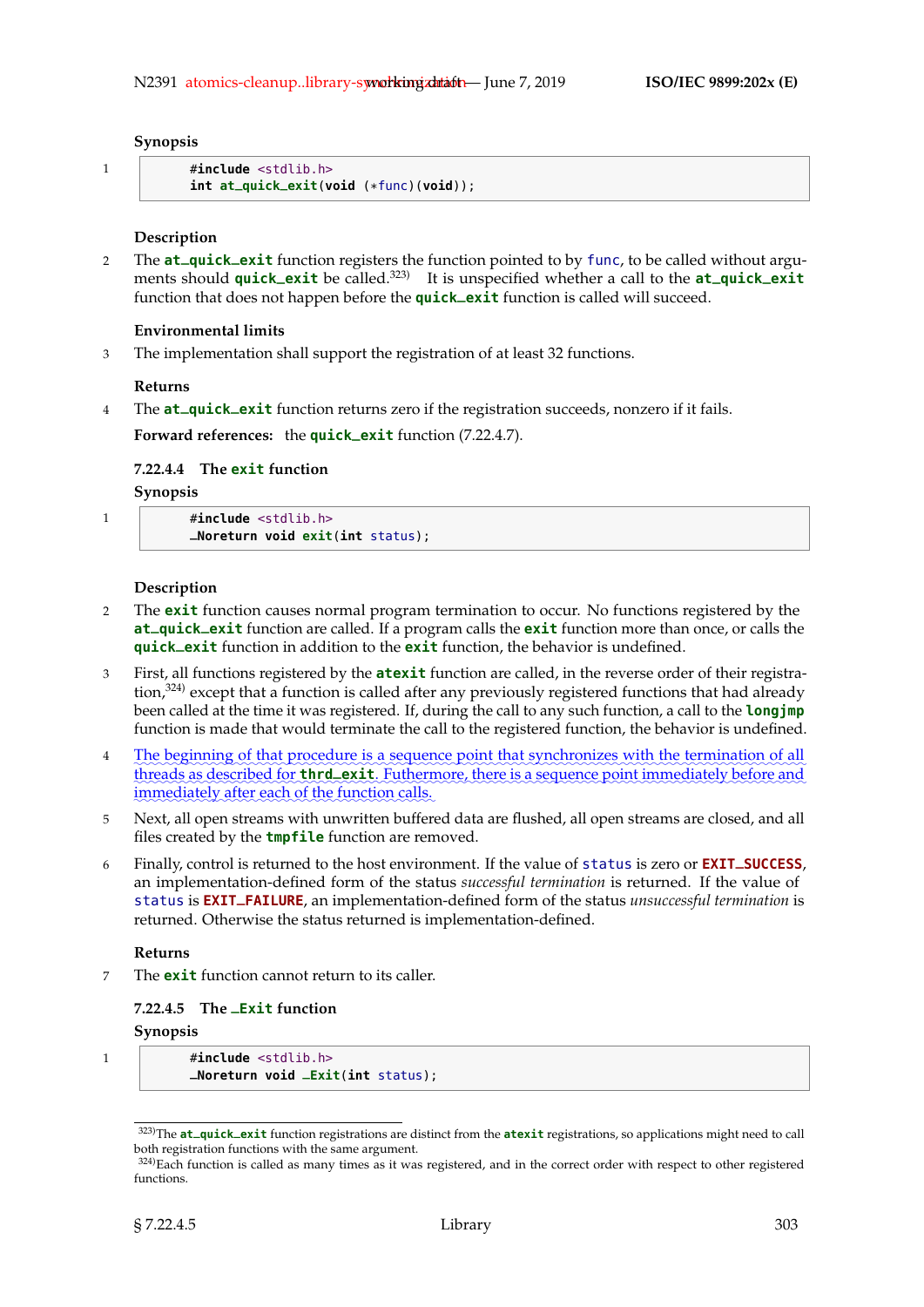#### **Description**

<sup>2</sup> The **\_Exit** function causes normal program termination to occur and control to be returned to the host environment. No functions registered by the **atexit** function, the **at\_quick\_exit** function, or signal handlers registered by the **signal** function are called. The status returned to the host environment is determined in the same way as for the **exit** function (7.22.4.4). Whether open streams with unwritten buffered data are flushed, open streams are closed, or temporary files are removed is implementation-defined.

#### **Returns**

<sup>3</sup> The **\_Exit** function cannot return to its caller.

## **7.22.4.6 The getenv function**

#### **Synopsis**

| $\#$ include $\le$ stdlib.h>          |
|---------------------------------------|
| char $*getenv$ (const char $*name$ ); |

## **Description**

- 2 The **getenv** function searches an *environment list*, provided by the host environment, for a string that matches the string pointed to by name. The set of environment names and the method for altering the environment list are implementation-defined. The **getenv** function need not avoid data races with other threads of execution that modify the environment list.  $325$
- 3 The implementation shall behave as if no library function calls the **getenv** function.

#### **Returns**

4 The **getenv** function returns a pointer to a string associated with the matched list member. The string pointed to shall not be modified by the program, but may be overwritten by a subsequent call to the **getenv** function. If the specified name cannot be found, a null pointer is returned.

## **7.22.4.7 The quick\_exit function**

#### **Synopsis**

1 #**include** <stdlib.h>

**\_Noreturn void quick\_exit**(**int** status);

#### **Description**

- <sup>2</sup> The **quick\_exit** function causes normal program termination to occur. No functions registered by the **atexit** function or signal handlers registered by the **signal** function are called. If a program calls the **quick\_exit** function more than once, or calls the **exit** function in addition to the **quick\_exit** function, the behavior is undefined. If a signal is raised while the **quick\_exit** function is executing, the behavior is undefined.
- <sup>3</sup> The **quick\_exit** function first calls all functions registered by the **at\_quick\_exit** function, in the reverse order of their registration,<sup>326)</sup> except that a function is called after any previously registered functions that had already been called at the time it was registered. If, during the call to any such function, a call to the **longjmp** function is made that would terminate the call to the registered function, the behavior is undefined.
- 4 The beginning of that procedure is a sequence point that synchronizes with the termination of all threads as described for **thrd\_exit**. Futhermore, there is a sequence point immediately before and immediately after each of the function calls.
- <sup>5</sup> Then control is returned to the host environment by means of the function call **\_Exit**(status).

<sup>325)</sup>Many implementations provide non-standard functions that modify the environment list.

<sup>326)</sup>Each function is called as many times as it was registered, and in the correct order with respect to other registered functions.